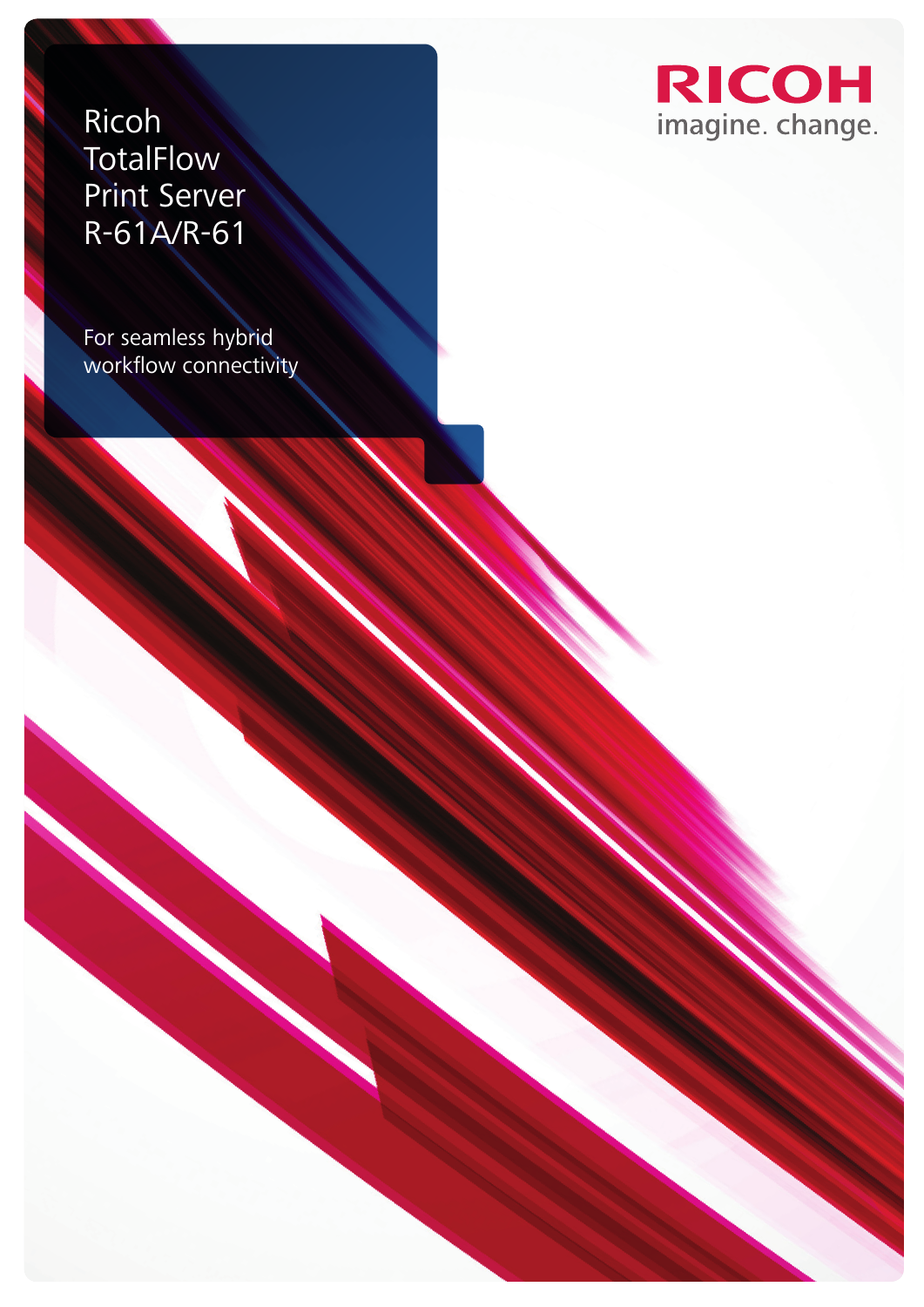

Ricoh TotalFlow Print Server R-61A/R-61 Introducing a single workflow management for offset and digital printing



**The rise of digital printing has grown dramatically and with good reason.** 

- **• Customers want shorter runs. Digital has fast set up and no plate creation so it's more cost-effective**
- **• They demand fast turnaround so you have to meet tight deadlines**
- **• Digital is flexible ideal for variable data printing for targeted marketing**



**The need is for seamless hybrid workflow to enable both offset and digital technologies to be able to work in parallel from a single user interface.**

### **The pain points**

**1. It's time-consuming to set an offset and digital job from separate systems**



- **2. Transitioning offset jobs to digital costs time and introduces extra opportunity for user error**
- **3. Inconsistency of image quality between offset and digital output**

### **The need**

- **1. Ability to direct offset and digital jobs from the same user interface to the most appropriate and cost-effective relevant device using the same content files**
- **2. Ability to repurpose the information you already have for offset jobs such as imposition and colour management**
- **3. Image quality consistency between offset and digital output is improved**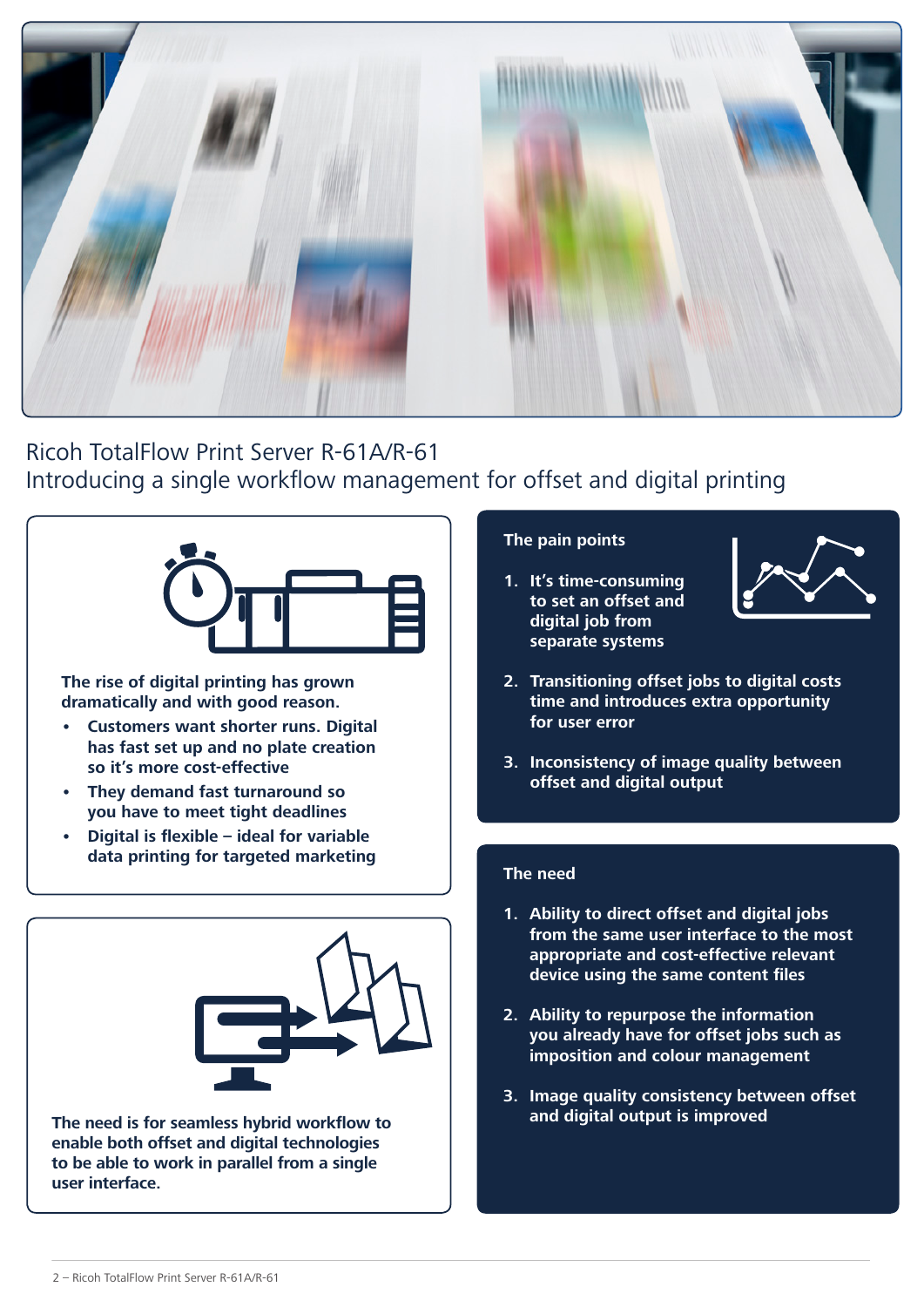# Ricoh TotalFlow Print Server R-61A/R-61 gives you the operational efficiency and flexibility you need.

#### **Seamless connection**

With the Ricoh TotalFlow Print Server you benefit from a seamless transition between offset and digital print workflows from a single user interface with fewer steps. It is compatible with Kodak Prinergy V7 or later, Agfa Apogee 10 or later and Heidelberg Prinect 2016 or later connecting to Ricoh Pro C7100/C9100 series printers through the Ricoh TotalFlow Print Server so you can jump from large offset runs and smaller, on-demand print runs with no time-consuming and error-prone manual submissions and edits.

#### **Manage workflows from a single user interface**

Enables you to consolidate information about every type of job in one place so you have only one workflow to manage. By creating a hybrid workflow, you can set up jobs and make modifications as each job demands – all from a prepress workflow software user interface.

#### **Reduce manual labour and minimise errors**

Traditionally, transitioning between offset and digital is cumbersome and time-consuming, as operators have to recreate processes, reedit and resubmit jobs to ensure that they are prepped for the right device. With one interface for design, imposition and colour management, the Ricoh TotalFlow Print Server lets you manage workflow from start to finish on a single platform. Additionally, you produce more consistent colour and layouts for every job no matter which printer you are using.

#### **Real time status updates for easy job management**

Prepress workflow system receives real time device and job status updates from the Ricoh TotalFlow Print Server through JDF/JMF. It means that you can monitor everything from a single operator station – from media loaded in tray, toner levels, job status such as spooling, printing, cancelled and percentage of job completion.

#### **Combine offset quality with digital convenience**

Reliable and faithful reproduction of graphically rich content is ensured via use of the latest Adobe PDF Print Engine RIP technology helping to produce exceptional output quality between offset and digital output on Ricoh Pro C7100/C9100 series printers.

#### **IPDS option for functionality**

To enable you to meet the rigorous needs of high-speed and mission critical output, IPDS option is also available. Designed to deliver full-colour Advanced Function Presentation (AFP), it is ideal for transactional printers such as data centres, service bureaux and direct mailers.



### **Benefits**

- Maximise operational efficiency and productivity
- Reduce touch points and save time
- Reduce production costs
- Accelerate turnaround times